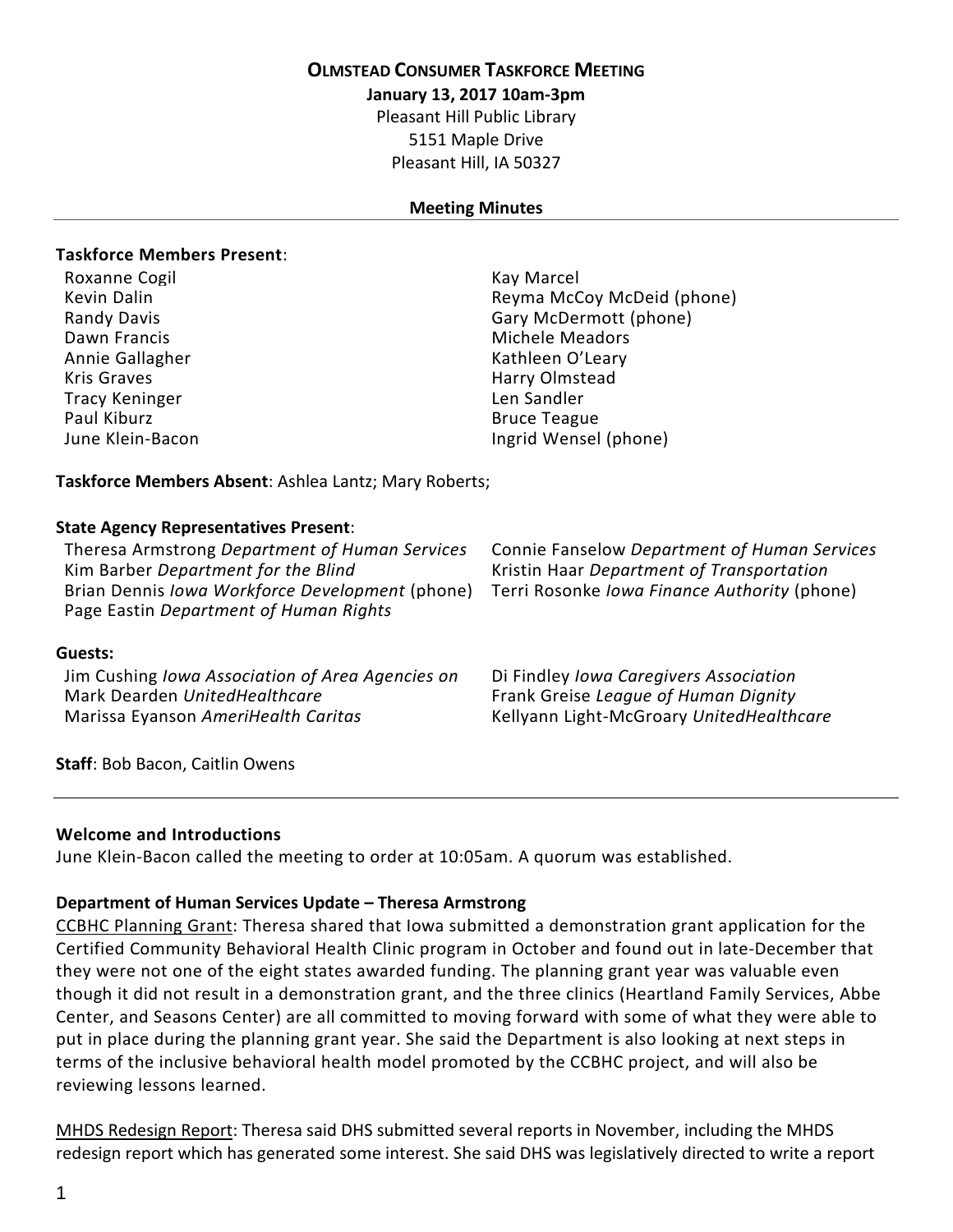on redesign including the progress the regions have made over the past several years. She said the Department took the opportunity to take a strong look at the MHDS system since redesign went into place and noted that a lot has changed since redesign was first implemented. Theresa said the number of individuals with complex needs and behavioral challenges that make community placement difficult is actually very small, and the Department does believe these individuals can and should be served in the community. She said the big message the Department hopes people will get from the report is that there is a crucial need for improved infrastructure and capacity in order to serve people in the community, which is sometimes obscured by the belief that Iowa needs more psychiatric beds. She said they tried to lay out in the report that there are providers who might be willing to serve people with even the most severe behavioral challenges, but they don't have the capacity to do it right now, and also noted that the percentage of people that present that significant of a challenge is very small. She said there is a need for more services like crisis stabilization and short term residential services, but also a need for housing, transportation, and employment so people can more successfully be served in the community. A workgroup is going to be convened to address the issue of community capacity, but first Director Palmer is starting with focus groups to help guide the process. Thus far he has met with groups of peers, family members, and law enforcement.

*Questions and Comments:* Randy Davis commented that jobs are a big part of the solution and it is a good idea to include employment in the issues to address.

Tracy Keninger thanked Theresa for acknowledging that while the prevalence of individuals with significant behavioral challenges is very low, they could be living in a more integrated setting. She asked if DHS has any information on what the exact number is and what their needs are. Theresa said they don't have an exact number and it is a hard figure to accurately assess.

June asked if there was a timeline on how long Director Palmer planned on conducting focus groups, and when she expected the workgroup to be convened. Theresa said she expects the workgroup may be in place for quite some time. She said Director Palmer wants to use the focus groups to gather information and help inform who to invite to the workgroup; considering who is necessary to affect change in the community, both official leaders and community leaders. June asked what the Taskforce can do to address the community capacity issues identified in the report. Theresa suggested going to regional meetings and talking with CEOs to make sure they know if gaps in services are occurring. She said they need to hear the broad "here's what is happening" but also specific examples, and they need to hear them both at the same time. She said the conversation has to be ongoing and include not just the gaps, but the strengths too.

# **UnitedHealthcare of Iowa Presentation – Mark Dearden and Kellyann Light-McGroary**

Kellyann Light-McGroary and Mark Dearden shared an overview of UnitedHealthcare's services and supports for individuals with disabilities. Kellyann noted one of the things that sets Iowa apart from other managed care states is that it was one of the first to implement managed care for the whole Medicaid population, including those receiving long term services and supports.

Kellyann shared that UnitedHealthcare wants to look at where people are in the community, and their goal is to serve people in the least restrictive setting with the most supports possible, acknowledging that everyone has different needs based on their medical history, disability status, where they live, and other factors. She said it is important to treat the whole person and if behavioral challenges aren't addressed it isn't possible to address the medical ones either. UnitedHealthcare works with the other MCOs to address some of the larger systemic issues that they cannot tackle by themselves, and are continuing to look at opportunities to collaborate and what lessons can be learned from each other. She said they know there are areas where they need to do better, and with each issue that comes up they try to take away lessons on how they will be able to better serve the next person. She said there is a lot to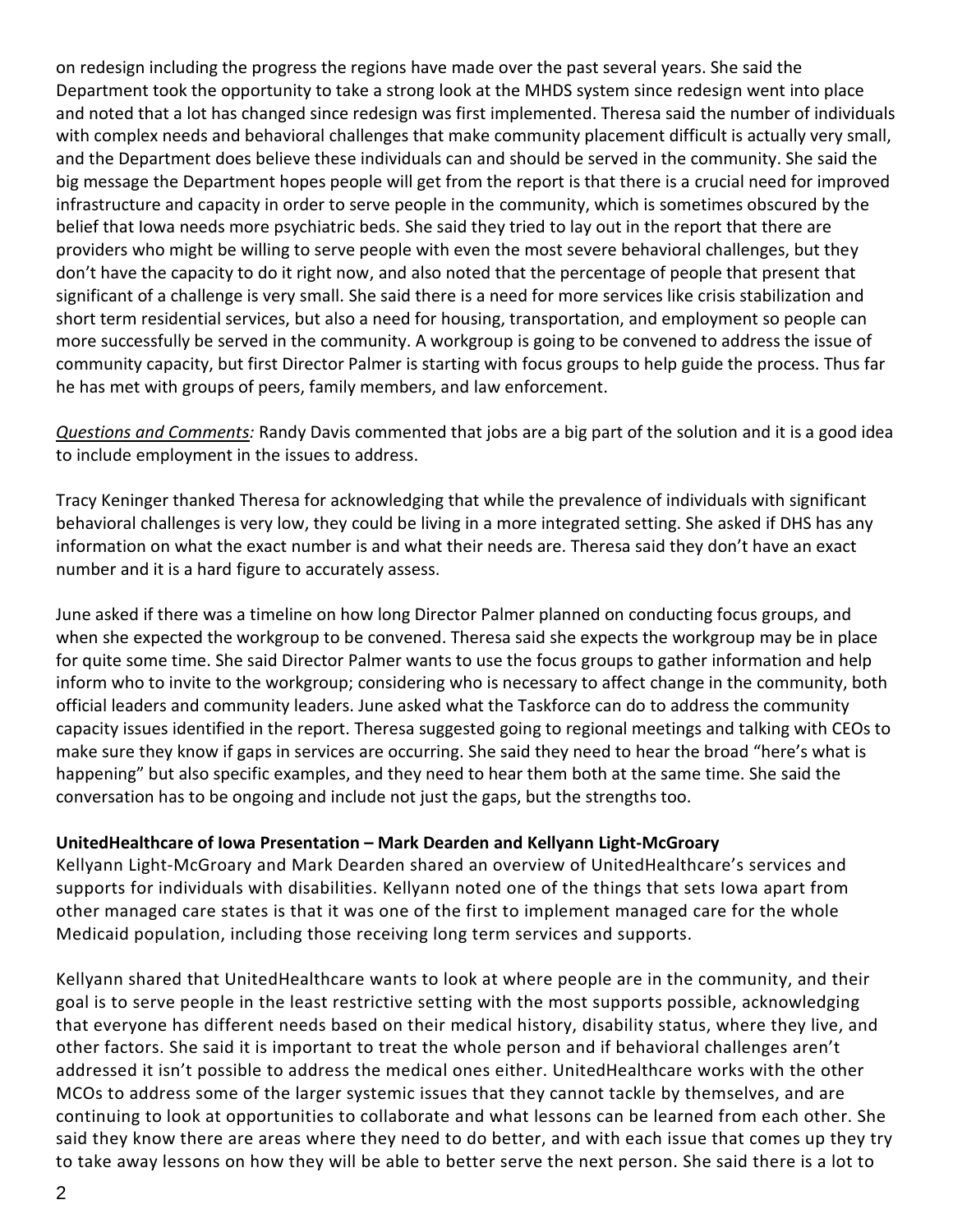learn from what has happened over the last year and she does not shy away from those discussions. She asked the Taskforce for any feedback they want to share.

*Questions and Comments:* Harry Olmstead said he has been a UnitedHealthcare member for many years, and one thing he recalls being initially concerned about was being assigned a nurse manager who went to his home to discuss his health history. He suggested that kind of thing be presented a little more carefully because it is a little scary to hear your insurance company is coming to your house to talk about your health history especially when you are receiving long term care. Similarly, he thinks education to members in general is important and should be enhanced, from what the actual role of the insurance company to help filling out forms, etc.

June said the Taskforce has had the opportunity to hear what the system should look like from a lot of people, but they also have people who are experiencing what it actually does look like. She reiterated Harry's point that it can be difficult for members to know who to talk to, who to appeal decisions to, etc. She said it's also important to remember that some people receiving long term care have significant cognitive challenges and are sometimes being denied services because they didn't fill paperwork out correctly. Kellyann agreed that education is important and that she knows there is a misconception that providers are the only ones who can appeal decisions, but members have that right too.

Annie Gallagher said providers in small communities are struggling because they aren't getting timely reimbursements. She said she is also concerned about people who don't have the agency to call and ask for help. Kellyann said they are aware of the issue with small providers, and they absolutely need those providers. She said they work on a daily basis with providers who are struggling with the new system and it is complex to figure out where the issue stems from. She said they recently reviewed several cases that were closed to take a closer look at where UnitedHealthcare failed, and how they can make their system better so those issues get worked out quicker or don't happen at all.

Roxanne Cogil said there have been a lot of waiver slots opened recently at a higher rate than usual and asked how long the process takes once they receive names, including how long it takes for them to have someone assigned to work with them. She said a lot of people coming off that list have been waiting for over two years. She said she would also like to know what challenges they are experiencing and how they have been addressed especially as it relates to people having the supports they need to be as independent as possible. Mark said anyone on the waitlist who is a current UnitedHealthcare client will have an eligibility case manager and once a person is approved to start waiver services it is a very rapid process to get services started. June asked what the process would be to let them know if people are not experiencing the transition from waitlist to services in the timeline they are describing. Mark said they want to know when that is happening and encouraged June to email him if she is working with people who haven't been able to get the services they need. Kellyann (Kellyann light@uhc.com) and Mark (mark dearden@uhc.com) requested their email addresses be included in the minutes.

Roxanne asked how many advisory groups they have and what the membership is like. Mark said they have a stakeholder group that meets quarterly and membership is open to all members, they just need to talk to their case manager. The meetings are conducted in Des Moines and Davenport and there is an option to connect via webinar or phone. In addition to members there are also community providers involved. He said half of the meeting is usually dedicated to one topic- like transportation or housing. Roxanne asked if anyone can attend. Mark said he is not sure but will check with the Director of Marketing and Quality.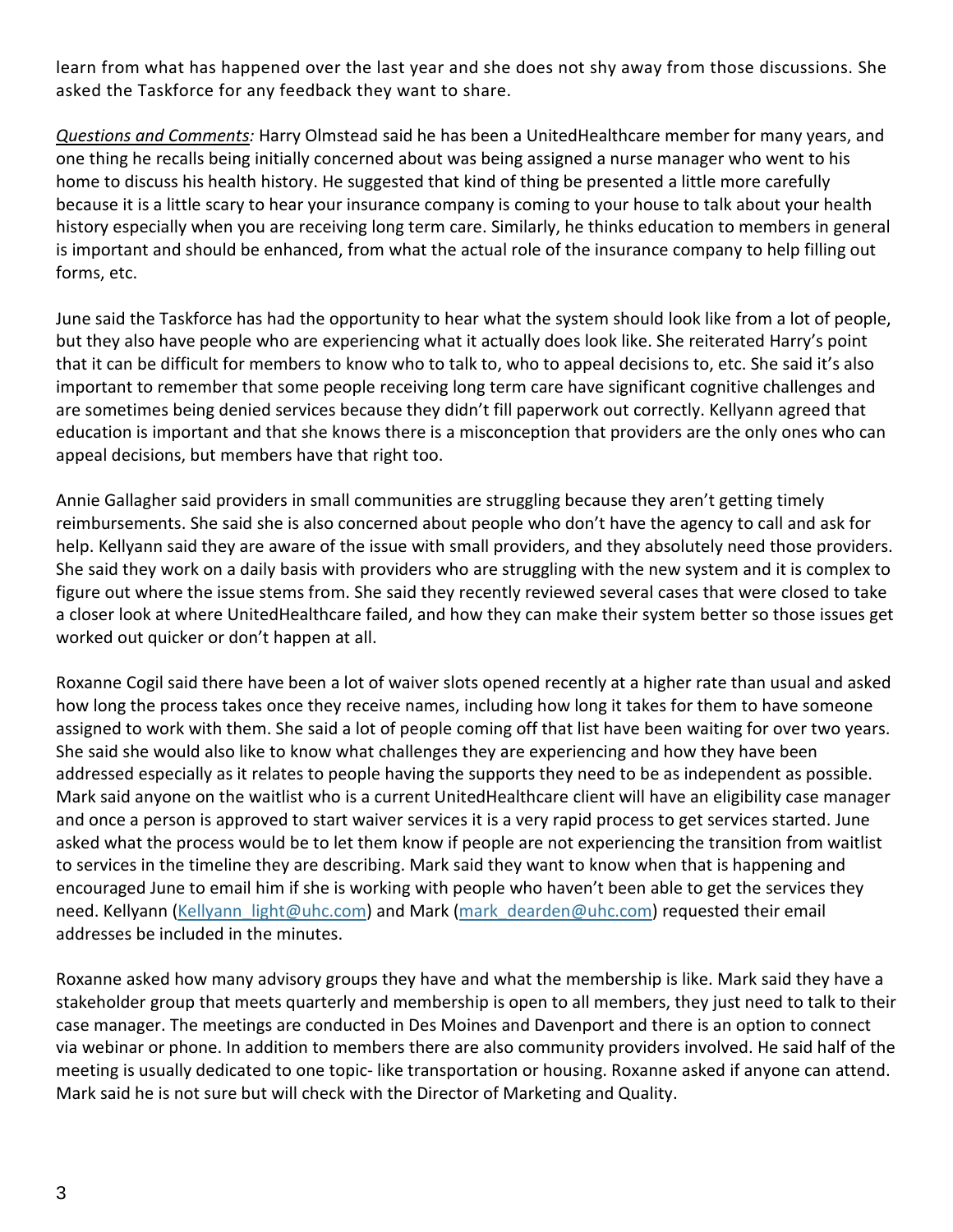## **Executive Committee Update – June Klein-Bacon**

Strategic Priorities: June shared that the executive committee discussed setting time aside at this meeting for committees to meet in person to talk about strategic priorities, and if people agree that it is beneficial to meet in person look at setting time aside at future meetings. She suggested the committees take a look at the 2016 strategic priorities and determine whether they are still priorities for the committee, add to, remove, or edit the priorities and areas to monitor if needed. June said it was discussed at the last meeting that the Taskforce might have more impact if they focus on a few issues that are really important, and monitor/support other issues that are important but being prioritized by other groups. She encouraged committees to really think about what is important to them, what will impact the lives of individuals with disabilities, and what is attainable for the committee to focus on.

Nominations/New Leadership: June shared that applications are still open for Taskforce membership and hopes everyone has been able to share the announcement with individuals or groups who may be interested. She said several applications have been submitted already and the application will remain open until February 8<sup>th</sup>. She said any Taskforce members who are not reapplying are welcome to participate in reviewing applications and recommending new members. New members will be approved by the full Taskforce at the March meeting and terms begin in May. Additionally leadership positions will be voted on in March and begin in May. She said if anyone is interested in the chair, vice-chair, or secretary positions they should let her or Caitlin know. All three executive officer positions are one year terms, with a limit of two consecutive terms.

*Questions and Comments:* Randy Davis said he has been an advocate for a long time and part of the way he advocates is by doing projects. He said one of the biggest projects he has ever been a part of is the CCO, and the fact that people can use community choice across all waivers is amazing. He said he thinks it is necessary to create a roadmap of how people can use the CCO as a tool to independence, opportunity, employment, and education. He said because of the CCO he gets to guide his life and has the ability to stay involved in the community. He said he thinks the partners need to get the partners back together, including DHS, Veridian Credit Union, vocational rehabilitation, and the new MCOs to make a handbook to help people clearly understand the services and supports available to them through CCO and how to utilize them. June thanked Randy and suggested discussing this project in greater detail with the community access committee.

Tracy asked if there were any updates on the progress DHS is making on the Olmstead Plan. June said there is not. Tracy proposed the Taskforce take some action because the lack of progress is unacceptable. Roxanne asked who is on the Olmstead Committee and June said it has mainly been her and Dawn since last spring, and they share the frustration. Kathleen asked if the Taskforce could create their own Olmstead Plan. June said the document DHS has created is excellent and actionable when compared to the previous plan, and a lot of work has gone into it. She said recreating the plan would be a significant undertaking and she isn't sure the Taskforce has the time or resources for that. Roxanne suggested sending a letter to the Governor's office and possibly having further discussion with DRI. Frank Greise suggested the letter include a specific request for what the Taskforce wants to have accomplished and within what timeframe.

Len said he thinks the Taskforce should request a copy of the plan, and that DRI found the version of the plan they saw to be completely unacceptable. He said the executive order doesn't require them to do an ongoing plan, but it is a protection from getting sued that the state could use as a defense to show progress being made. Len also suggested the Taskforce add a count to their website of how many people are on waitlists and update it as often as it is reported in order to make the Taskforce more relevant to the rest of the state. Len made a motion for the executive committee to send a letter regarding the progress of the Olmstead Plan, Harry seconded. Motion passed.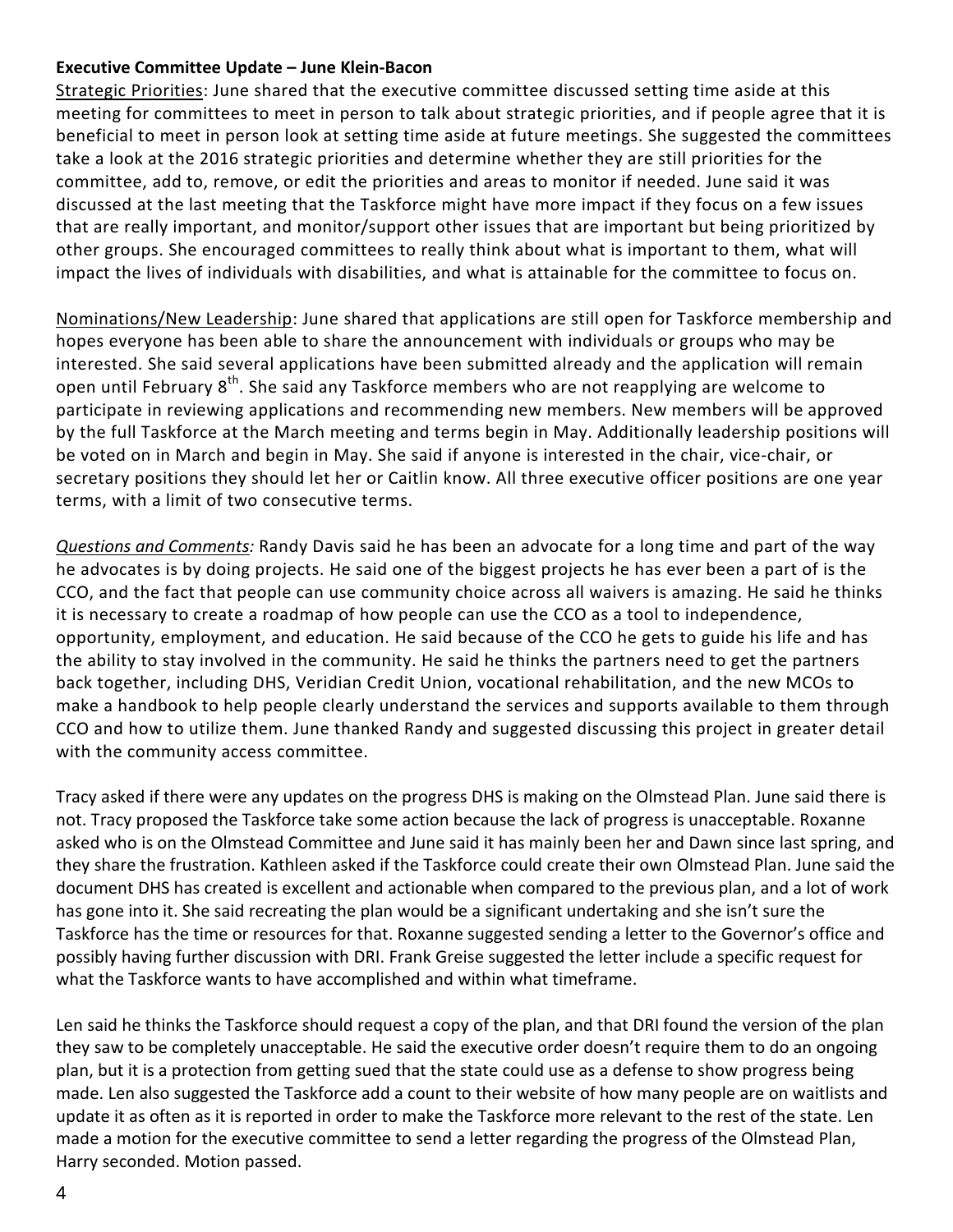# **State Agency Reports**

Iowa Economic Development Authority (Leslie Leager and Nichole Hansen) Handout: CareerLink Overview (**[link](file://///fs.healthcare.uiowa.edu/CDD/Users/cowns/OCTF/OCTF%202016/Meetings/2017%20Agendas%20Minutes%20and%20Mtg%20Materials/Jan%20Mtg%20Materials/IEDA%20Career%20Link%20Handout.pdf)**)

Leslie and Nichole gave an overview of the federal Community Development Block Grant program, particularly focusing on programs that may be of interest to the Taskforce. The Iowa Economic Development Authority administers the federal Community Development Block Grant program, and has an annual allocation from HUD of about \$21M. As a state they do a method of distribution based on public comment as long as it is within the parameters and it is in line with an established national objective. Their main method of distribution is sewers and water; they also have a small owner-occupied housing rehabilitation program, a program focused on job creation, retention, and enhancement, and funding for downtown revitalization.

They shared an overview of CareerLink noting there are two main components: job training and employment related transportation. A detailed overview of the program is contained in the handout linked above.

*Questions and Comments*: Roxanne asked for more details about the eligibility limitations and criteria for the employment related transportation program. Leslie and Nichole shared that because they use federal block grant funding they are prohibited from using these funds in 11 entitlement cities in IA because they get their funding directly. They have limited the scope of the program to actual transportation costsoperational costs. They cannot fund a person directly; funds must flow through a transportation organization.

Harry said a concern many advocates share is the hours of transportation, sharing the example that in Johnson County busses run until 10pm. He asked if they have any influence over that. Nichole said they recently fielded a question from a transportation agency in Southwest Iowa about an employer who wanted to add a second and third shift but were concerned that people wouldn't be able to get there to cover those shifts. She said they would need to look at the need, but it could be possible to apply for funds to add a route for second and third shift employees.

Len shared that he did a workshop around the state about how to change the state's consolidated plan, especially for renters, but money did not get set aside. He asked if there would be interest in setting aside money for rehabilitation to rental properties. Leslie said they would consider it, but in the past when they have considered making changes to the owner occupied program there has been a lot of push back. She said the point is well taken and they welcome additional comments because the only way they can change things is by hearing about the need from community members. Nichole shared that IEDA takes seriously their ability to change the program every year within reason, so if people have ideas on how they can make their programs more usable they encourage groups to share thoughts and ideas. Leslie added that the time they can make larger changes to the method of distribution would be during the consolidated planning process which will take place again in 2019.

Len added that the entitlement communities referenced earlier administer all of this at the local level, so Taskforce members in those areas should consider attending open meetings. The eleven entitlement communities are: Ames, Cedar Falls, Cedar Rapids, Council Bluffs, Davenport, Des Moines, Dubuque, Iowa City, Sioux City, Waterloo, and West Des Moines.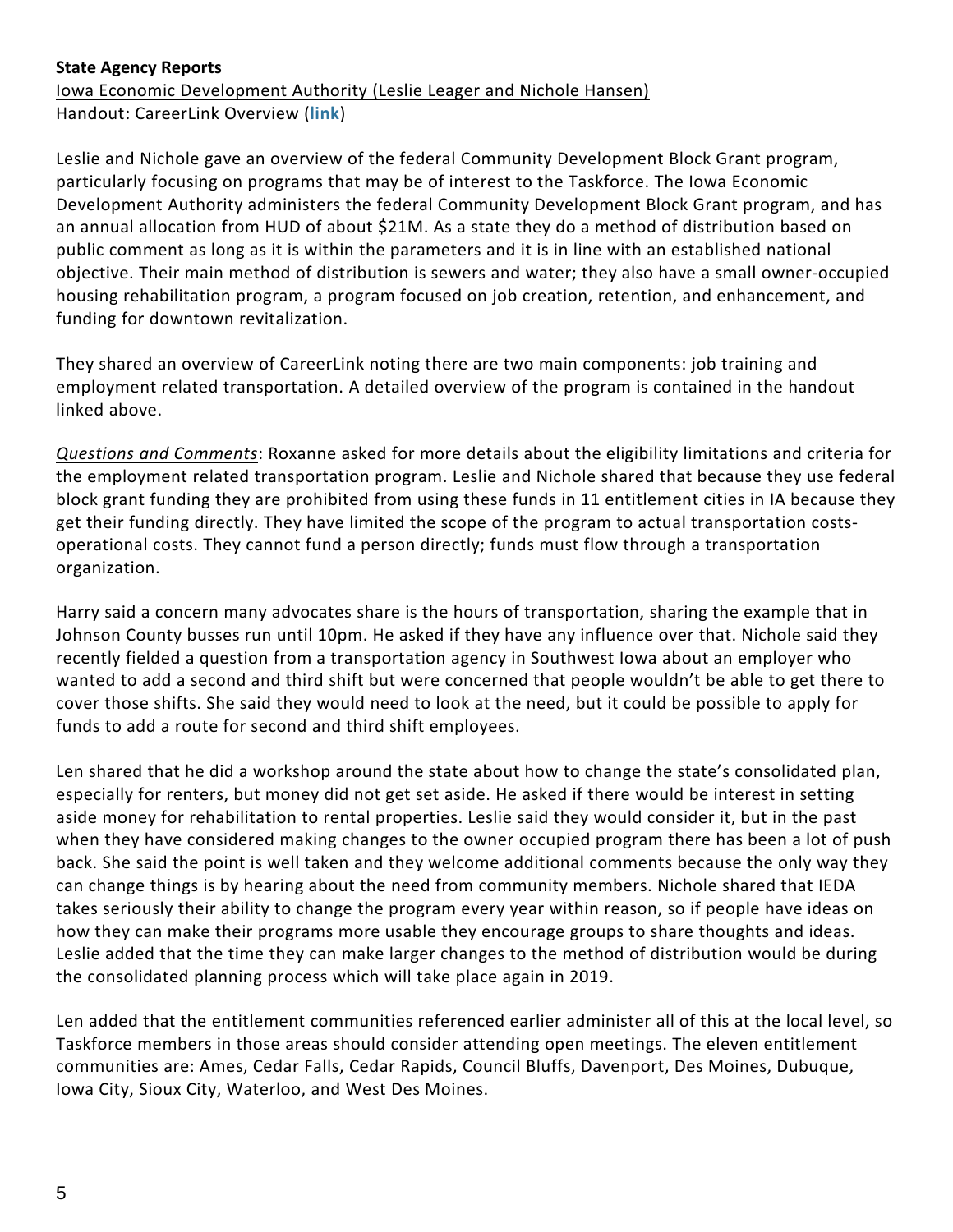# Department of Human Rights (Page Eastin)

Page shared that DHR has been involved in the state Workforce Development Board which has a standing disability access board, and the regional boards are in the process of forming similar committees. She said phase one for the disability access committee is accessibility of workforce development centers, and phase two is going to be program accessibility. She said they are working with staff from the Iowa Department for the Blind and Iowa Workforce Development who have been trained on how to do accessibility reviews. The second piece will be a little more comprehensive and look at the different programs the one stop shops and workforce development centers are offering.

Page shared that a final MOU was sent out that talks about the roles of DHS, Vocational Rehabilitation, and Iowa Department for the Blind in the HCBS settings implementation and Section 511. She said the new requirement under section 511 is that VR can only count a successful employment closure if a person is employed in a competitive setting and making minimum wage or higher, and the agreement spells out the details of how those agencies will need to work together to define that.

Page shared that the Governor's budget recommends a decrease in funding for DHS by \$106,000 which would mainly impact community and advocacy services which serves seven specific underfunded groups in the state including people with disabilities.

*Questions and Comments:* Harry asked if Page was aware of any action being taken regarding the large population of people with disabilities in the prison system. Page said she does not work in that division, but they do have staff working on issues related in incarceration, and there have been discussions with her office about the high number of people with disabilities who are incarcerated. She said they mainly do data collection and research, but if anyone has specific questions they can contact Page.

# Iowa Finance Authority (Terri Rosonke)

Terri shared that there are currently 77 people on the HCBS rent subsidy program waitlist which is slightly lower than usual. She said the Governor did not recommend any reductions in his budget for the program which is a positive, but they had asked for an additional \$200,000 to clear the waitlist and that funding was not recommended.

Terri shared that Walden Point, an affordable assisted living property in Des Moines, has moved to decertify as an assisted living facility. She said they were originally financed by IFA through the low income housing tax credit program (LIHTC), and they found out about the decertification the day before it was published in the papers. She said IFA's position is that Walden Point is under obligation to continue as an assisted living facility and they are in ongoing discussion with the Attorney General as well as the owner. She said it is their understanding that the owner lost their service provider and was not able to find a new one, and is still in the process of trying to find a replacement. She said they are hopeful that between the Attorney General's Office and working with the owner a solution will be found. She said some tenants have moved, others have found services elsewhere, and new tenants who do not require services have moved in; and their main concern is what is happening with each of those groups.

*Questions and Comments*: June said she really appreciates that IFA thinks through the ramifications of policy and programming on the lives of individuals with disabilities, and the Walden Point issue has made her think about the need to encourage other state agencies, policy makers, and groups to do the same.

Len said there is a disconnect between people who are looking for housing and say they cannot find adequately accessible and affordable units, and owners who say they have accessible units that they cannot find tenants to occupy. He asked Terri if she had any additional information on the owner/property